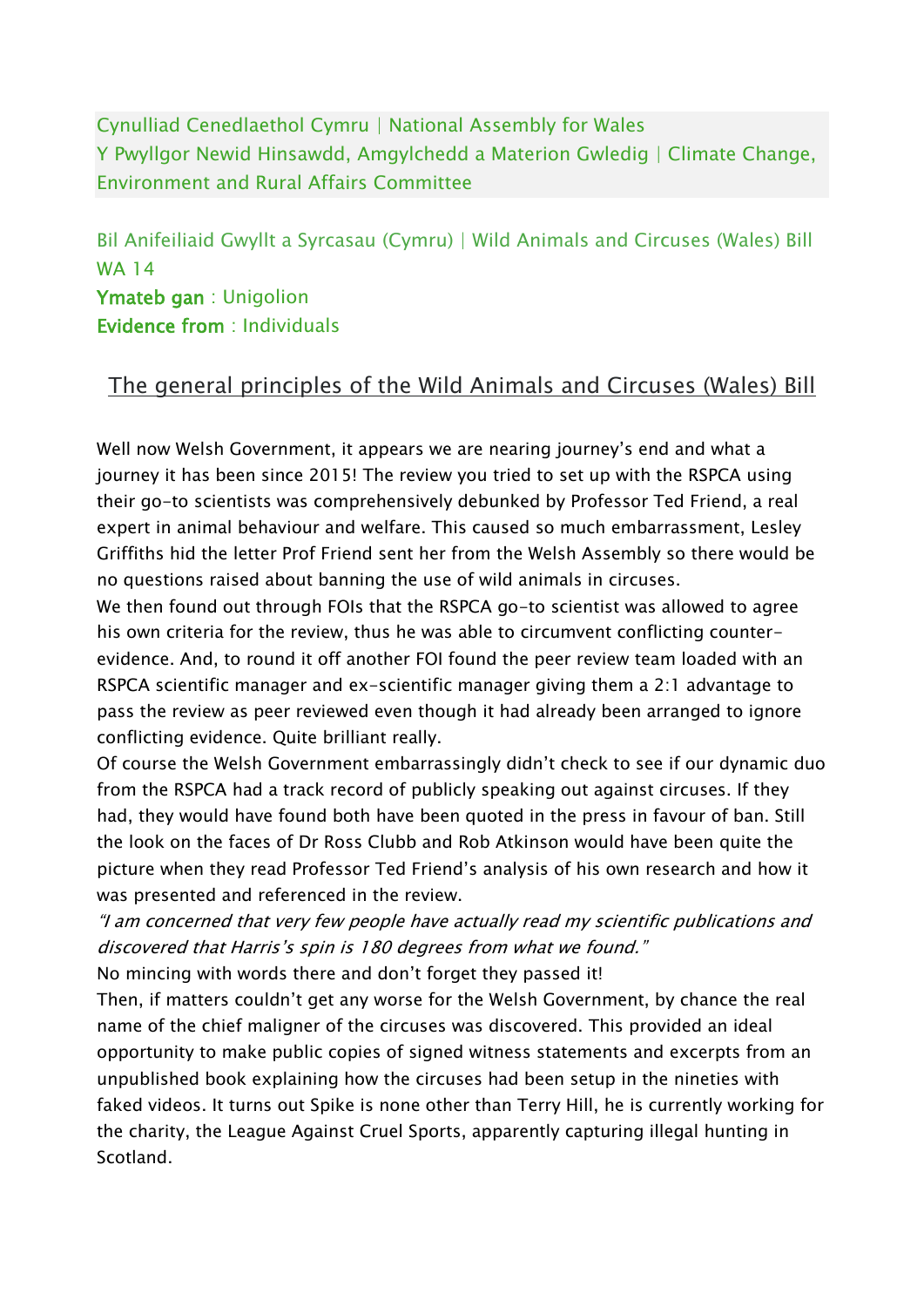but two occasions. Paul Cross, one of the farm's head keepers, also told<br>us Spike mixed other groups of animals together us Spike mixed other groups of animals together more than once when<br>Dicky was away. He called for help and Brad Brad once when Dicky was away. He called for help and Paul ran with sticks to help.<br>Spike asked him not to tell anyone. I ater Boul ran with sticks to help. Spike asked him not to tell anyone. Later Paul saw himself waving sticks on TV.

 $341$ 

Other staff who worked with Spike when Dicky was away complained he didn't clean out the animals enough and he let the matrix of didn't clean out the animals enough and he let the meat shed become<br>filthy. He left rotten meat on the floor and the detailed become filthy. He left rotten meat on the floor and the let the meat shed become<br>practice the shed was hosed daily. There were kick to open. In usual practice the shed was hosed daily. There were high hooks for the meat<br>and any bad meat was incinerated. There were high hooks for the meat and any bad meat was nosed daily. There were high hooks for the meat<br>and any bad meat was incinerated. There were woods directly behind the<br>shed – Spike's failure to follow heric hyphodoxy shed – Spike's failure to follow basic husbandry rules resulted in rats<br>coming in from the woods to the meet shed. The set of the state of in rats coming in from the woods to the meat shed. This, of course, he video-<br>filmed.

This now meant cowardly politicians have stood back since the nineties and disgracefully watched as the circuses moved from town to town and allowed them to be harassed and bullied by a multitude of animal rights charities all taking turns to get their name in the local/national papers by inferring the circuses are cruel. They used the same old format, a handful of ne're-do-wells holding placards at the circus entrance hoping to intimidate families away from visiting under the banner of a 'right to protest'. It never once occurred to the politicians that they have neglected their public duty and they should have been defending the right of the circuses to go where they please unmolested by extremists.

Having been humiliated over the evidence in the review, and the fact Welsh politicians neglected their duty, stood back and watched folk get abused and bullied, it comes down to this, an **opinion poll consultation**. Although you haven't told anyone about the 'opinion poll' part of the consultation yet, have you Welsh Government? This opinion poll is only announced after the consultation has closed and they have counted the responses ensuring the ban brigade have won. They then announce a ban off the back of more responses in favour of prohibition. The last consultation just 11 people in Wales voted to ban wild animals in circuses out of a possible 4 million population, but roughly 800 animal rights fanatics from the rest of the world pushed them over the line. If they lose the count and the rest of the world is caught napping they can find another motive. Something like, they banned it in England and Scotland, we will be left behind.

So despite the twisted science, the abuse, harassment and intimidation, the fact that politicians neglected their public duty, whatever happens an excuse will be found to fulfil the narrative of the animal rights groups regardless of the evidence of skulduggery. But why? It's about the money, it's always about the money. Labour took a £250k bung before the 2015 General Election from the Political Animal Lobby for animal rights legislation. And you don't pay that sort of money and expect nothing in return. (See fig 1)

So to answer the question is there a need for legislation to deliver the Bills stated policy objection, absolutely not, the use of wild animals in circuses should not be banned.